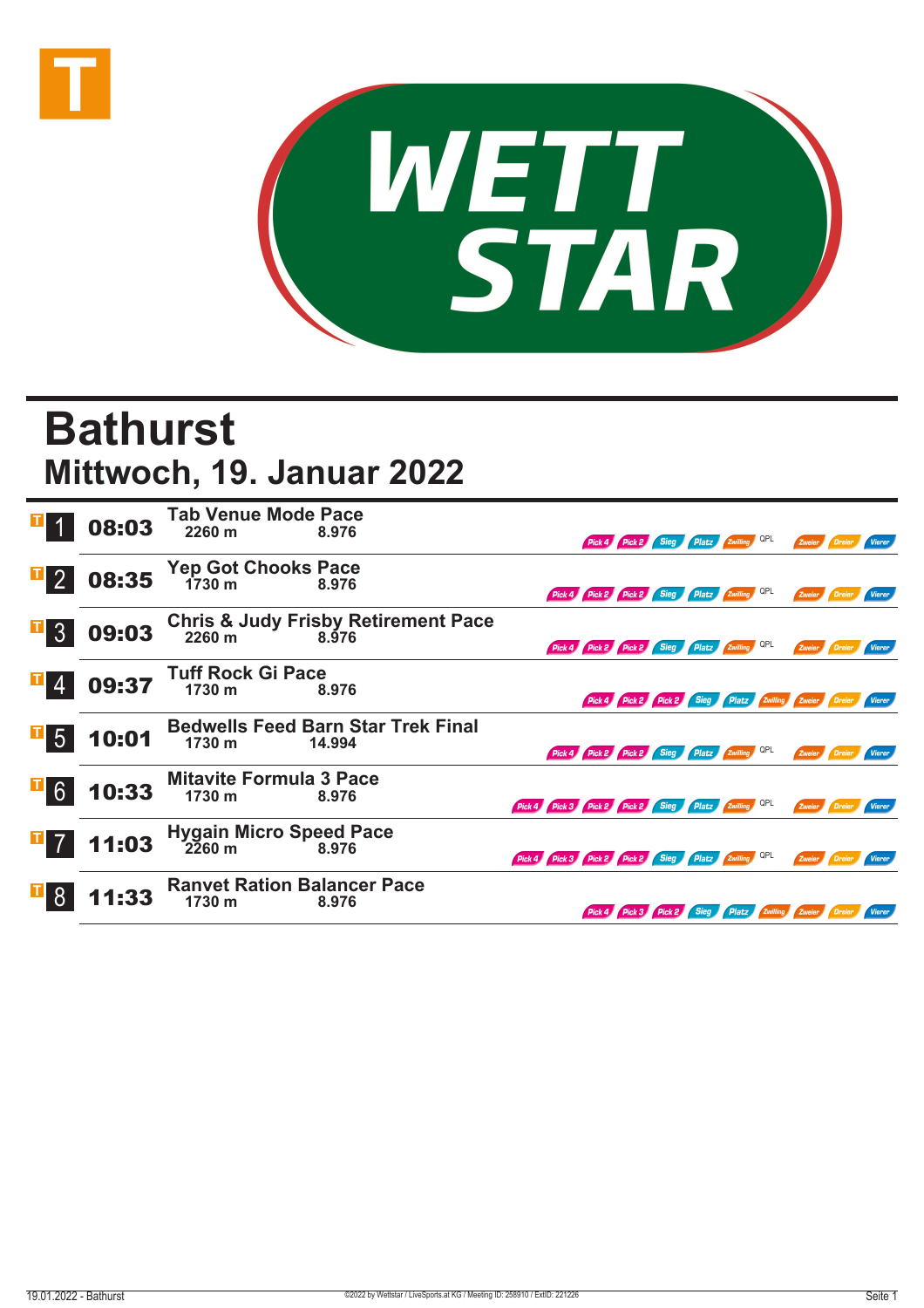| 19.01.2022 - Bathurst                                                                                                                                                                                       |                                                                                                                                                            |                                                                                                                                 |                                                                                                                                               | Rennen#8                                                                                                                                                                                                                                                           |                                                                                                                                                  |                                                                                                                                                                                                                                       |                                                     |                                                                                                                                                                                                                                                        | Seite 2                                                                                                              |
|-------------------------------------------------------------------------------------------------------------------------------------------------------------------------------------------------------------|------------------------------------------------------------------------------------------------------------------------------------------------------------|---------------------------------------------------------------------------------------------------------------------------------|-----------------------------------------------------------------------------------------------------------------------------------------------|--------------------------------------------------------------------------------------------------------------------------------------------------------------------------------------------------------------------------------------------------------------------|--------------------------------------------------------------------------------------------------------------------------------------------------|---------------------------------------------------------------------------------------------------------------------------------------------------------------------------------------------------------------------------------------|-----------------------------------------------------|--------------------------------------------------------------------------------------------------------------------------------------------------------------------------------------------------------------------------------------------------------|----------------------------------------------------------------------------------------------------------------------|
| <b>WANN STARTET IHR PFERD</b>                                                                                                                                                                               |                                                                                                                                                            |                                                                                                                                 |                                                                                                                                               |                                                                                                                                                                                                                                                                    |                                                                                                                                                  |                                                                                                                                                                                                                                       |                                                     |                                                                                                                                                                                                                                                        |                                                                                                                      |
| Allset<br>Alta Downs<br>Aurora Fig<br>Bettor Jiggle<br>Bettor Shake It<br><b>Blaze Edition</b><br>Bomani<br>Carlas Mach<br>Classical Music<br>Cradle Of Fire<br>Cullens Maori<br>Dark Terror<br>Davids Hope | 4<br>4<br>8<br>3<br><b>Ideal Denny</b><br>Ideal Match<br>3<br>$\overline{4}$<br>Javs Cash<br>5<br>6<br>Kalypso Sam<br>Karinya Max<br>4<br>Kelli Frost<br>8 | Dont Tell Phyllis<br>Drive With Major<br>Great Presence<br>lam The Captain<br>Im Major Harry<br>Joes Redemption<br>Key Defender | $\overline{\mathbf{c}}$<br>8<br>3<br>$\sqrt{2}$<br>$\Delta$<br>6<br>5<br>6<br>5                                                               | Limbo Larry<br>Lucky Nutter<br>Miss Rabbitoh<br>Mister Haywood<br>Misterhindmarsh<br>Most Happy Cullen<br><b>Mustang Milly</b><br>Nightwatch Star<br>Pale Face Jo<br>Presidentslastladv<br><b>Prince Parker</b><br><b>Prudent Master</b><br><b>Punters Delight</b> | $\overline{7}$<br>3<br>8<br>3<br>5<br>5<br>5<br>$\overline{7}$<br>7<br>6<br>$\mathbf{1}$<br>7<br>$\mathbf{1}$                                    | <b>Rainbow Comet</b><br>Rave On Rabbits<br>Roll Out<br><b>Rusty Mccool</b><br>Rvans Gangster<br>Sailalong Sinbad<br>Saint Emilion<br>Sharp Shooter<br>Sir Havwood<br>Southbound Train<br>Sportingjoy<br>Surf Ace<br>The Girls Have It | 6<br>3<br>3<br>2<br>3<br>3<br>6<br>8<br>6<br>2<br>5 | The Ringmaster<br>The Runnin Kind<br>The Weekend<br>Toolittletoolate<br>Tova Lombo<br>Treacherous Kiss<br>Tuapeka Glory<br><b>Tulhurst Cuddles</b><br><b>Tulhurst Terror</b><br><b>Tulhurst Writer</b><br>Turbo Tommy<br><b>Unreal Feeling</b><br>Urus | $\overline{7}$<br>4<br>3<br>$\overline{7}$<br>$\overline{2}$<br>8<br>6<br>$\overline{2}$<br>5<br>$\overline{2}$<br>5 |
| <b>WANN STARTET IHR JOCKEY / FAHRER</b>                                                                                                                                                                     |                                                                                                                                                            |                                                                                                                                 |                                                                                                                                               |                                                                                                                                                                                                                                                                    |                                                                                                                                                  |                                                                                                                                                                                                                                       |                                                     |                                                                                                                                                                                                                                                        |                                                                                                                      |
| A J Turnbull<br>Casey Owen<br><b>IL</b> Ross<br>J E Trainor<br>JT O'shea<br>Jake Bigeni<br>M B Turnbull<br>M D Young<br>N Goulding<br>Phoebe Betts<br>Thomas Pay                                            | 2,3,8<br>1,5<br>$\overline{3}$<br>4.5<br>3.4.6<br>5<br>1,3,4,5,6,8<br>4<br>$\overline{4}$<br>2.5.6<br>3                                                    |                                                                                                                                 | A L Rees<br>D P Hewitt<br>J A Betts<br>J R Davis<br>J W Brvant<br>Jason Hewitt<br>M D Munro<br>M P Rue<br>N P Hurst<br>R P Morris<br>W G Judd |                                                                                                                                                                                                                                                                    | 2,8<br>$\mathbf{1}$<br>$\overline{7}$<br>5,6<br>8<br>3,5<br>$\mathbf{1}$<br>4,5,6,7,8<br>1,2,6,7<br>2,6,7<br>$\mathbf{1}$                        | E M Turnbull<br>J D Turnbull<br>J R Morris<br>Jack Brown<br>Lucas Rando<br>M D Wood<br>N A Turnbull<br>Olivia Frisby<br>S J Turnbull                                                                                                  | <b>Arthur Clancy</b>                                | 7<br>1, 2, 3, 4<br>2<br>1,8<br>3,5<br>5,6<br>$\overline{7}$<br>1,3,5,7<br>1,3<br>$\mathfrak{D}$                                                                                                                                                        |                                                                                                                      |
| <b>WANN STARTET IHR TRAINER</b>                                                                                                                                                                             |                                                                                                                                                            |                                                                                                                                 |                                                                                                                                               |                                                                                                                                                                                                                                                                    |                                                                                                                                                  |                                                                                                                                                                                                                                       |                                                     |                                                                                                                                                                                                                                                        |                                                                                                                      |
| A J Turnbull<br><b>BJLew</b><br>Dane Thorogood<br>J E Trainor<br><b>KATowers</b><br>M A Betts<br>M T Hewitt<br>P W Bourke<br>T J Munday                                                                     | 3,5,7<br>3<br>$\mathbf{1}$<br>4.5<br>2.6.7<br>7<br>5<br>3,8<br>5                                                                                           | A S Turnbull<br><b>B J Mccarthy</b><br>Debra Holt<br>J S Rando<br>K E Rue<br>M D Munro<br>N P Hurst<br>Peter Russo<br>W G Judd  |                                                                                                                                               | 1,2,3,4,5,6,8<br>3<br>5<br>6<br>$\Lambda$<br>1,2,6,7<br>3<br>1                                                                                                                                                                                                     | <b>B A Settree</b><br><b>B</b> W Muscat<br>G J Williams<br>J S Turnbull<br>K S Winnell<br>M D Wood<br>Nigel Frisby<br>R A Clancy<br>W J Turnbull | 4<br>1<br>7<br>3<br>1.8<br>7<br>1,2,3,4                                                                                                                                                                                               |                                                     | <b>B</b> J Hewitt<br>C M Williams<br>G L Lawson<br>JT O'Shea<br>L R Davis<br>M P Rue<br>P A Keogh<br>S P Conroy                                                                                                                                        | 1,3<br>$\overline{7}$<br>2,4<br>6,8<br>5,6<br>5,8<br>2<br>6                                                          |

l.

l.

L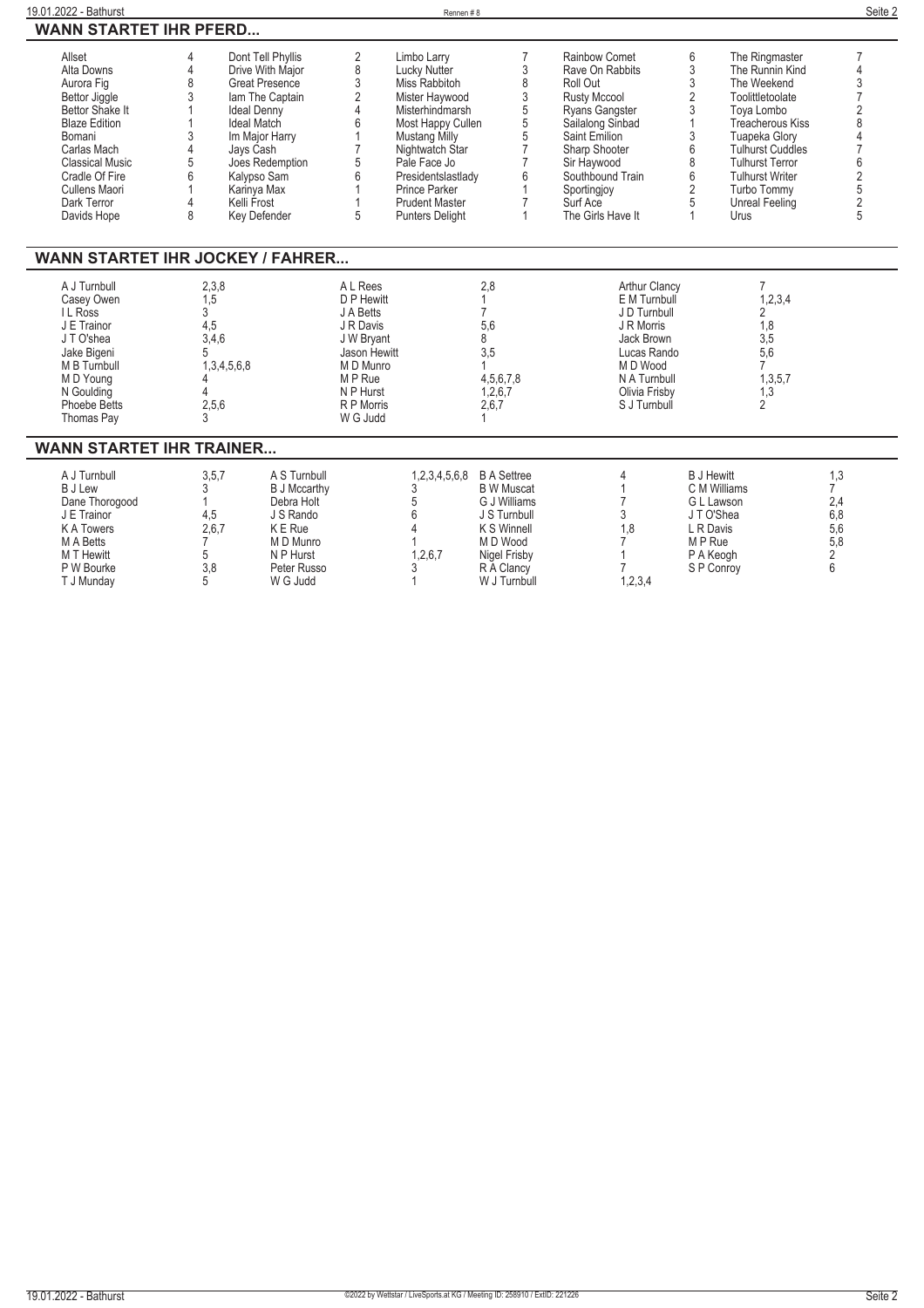| 19.01.2022 - Bathurst         |                                                                                                             | Seite 3<br>Rennen#1                                              |
|-------------------------------|-------------------------------------------------------------------------------------------------------------|------------------------------------------------------------------|
| $\mathbf \Pi$                 | 2260 m<br>8.976                                                                                             | <b>Tab Venue Mode Pace</b><br>Rennpreis: 8.976                   |
| 08:03                         |                                                                                                             |                                                                  |
| 2260                          | QPL<br><b>Sieg</b><br><b>Platz</b><br>Zwilling                                                              | Pick 2 Pick 4<br><b>Dreier</b><br><b>Vierer</b><br><b>Zweier</b> |
|                               | <b>Kelli Frost</b><br>6j. S (Art Major - Mirella)<br>Trainer: K S Winnell<br>a.                             |                                                                  |
| ML: 41,0                      | <b>J R Morris</b>                                                                                           |                                                                  |
| $\overline{2}$                | <b>Bettor Shake It</b><br>4j. S (Bettors Delight - Lavra Bhutan)<br>Trainer: B J Hewitt                     |                                                                  |
| ML: 85,0                      | <b>Casey Owen</b>                                                                                           |                                                                  |
| 3                             | <b>Karinya Max</b><br>7j. W (Always A Virgin - Operalite)<br>Trainer: W J Turnbull<br>×                     |                                                                  |
| ML: 41,0                      | <b>E</b> M Turnbull                                                                                         |                                                                  |
| 4                             | <b>Punters Delight</b><br>10j. W (Bettor's Delight - Lombo Silhouette)<br>Trainer: Dane Thorogood<br>å      |                                                                  |
| ML: 9,0                       | N A Turnbull                                                                                                |                                                                  |
| 5                             | <b>Sailalong Sinbad</b><br>5j. W (Passmaster Hanover - Scotts Dollar)<br>Trainer: B W Muscat<br>CN.         |                                                                  |
| ML: 3,0                       | <b>D P Hewitt</b>                                                                                           |                                                                  |
| 6                             | <b>Blaze Edition</b><br>9j. W (Western Edition - Bold Blaze)<br>Trainer: W G Judd<br>×<br>W<br>W G Judd     |                                                                  |
| ML: 75,0                      | <b>Prince Parker</b>                                                                                        |                                                                  |
| $\overline{\phantom{a}}$<br>ı | 5j. W (Betterthancheddar - Tempting Fate)<br>Trainer: A S Turnbull                                          |                                                                  |
| ML: 44,0                      | <b>M B Turnbull</b>                                                                                         |                                                                  |
| 8                             | <b>Im Major Harry</b><br>8j. W (Major In Art - No Assets Left)<br>Trainer: N P Hurst<br>⊮                   |                                                                  |
| ML: 16,0                      | N P Hurst                                                                                                   |                                                                  |
| 9                             | The Girls Have It<br>6j. S (Million Dollar Cam - Barberry Jewel)<br>Trainer: M D Munro<br>$\mathbb{Q}$<br>廣 |                                                                  |
|                               | <b>MD Munro</b>                                                                                             |                                                                  |
| ML: 26,0                      | <b>Cullens Maori</b>                                                                                        |                                                                  |
| <b>10</b>                     | 5j. S (Cullens Creek - Stony Heart Maori)<br>Trainer: Nigel Frisby<br>Q<br>Ιм                               |                                                                  |
| ML: 8,0                       | <b>Olivia Frisby</b>                                                                                        |                                                                  |
| Ergebnis:                     | Quoten:                                                                                                     |                                                                  |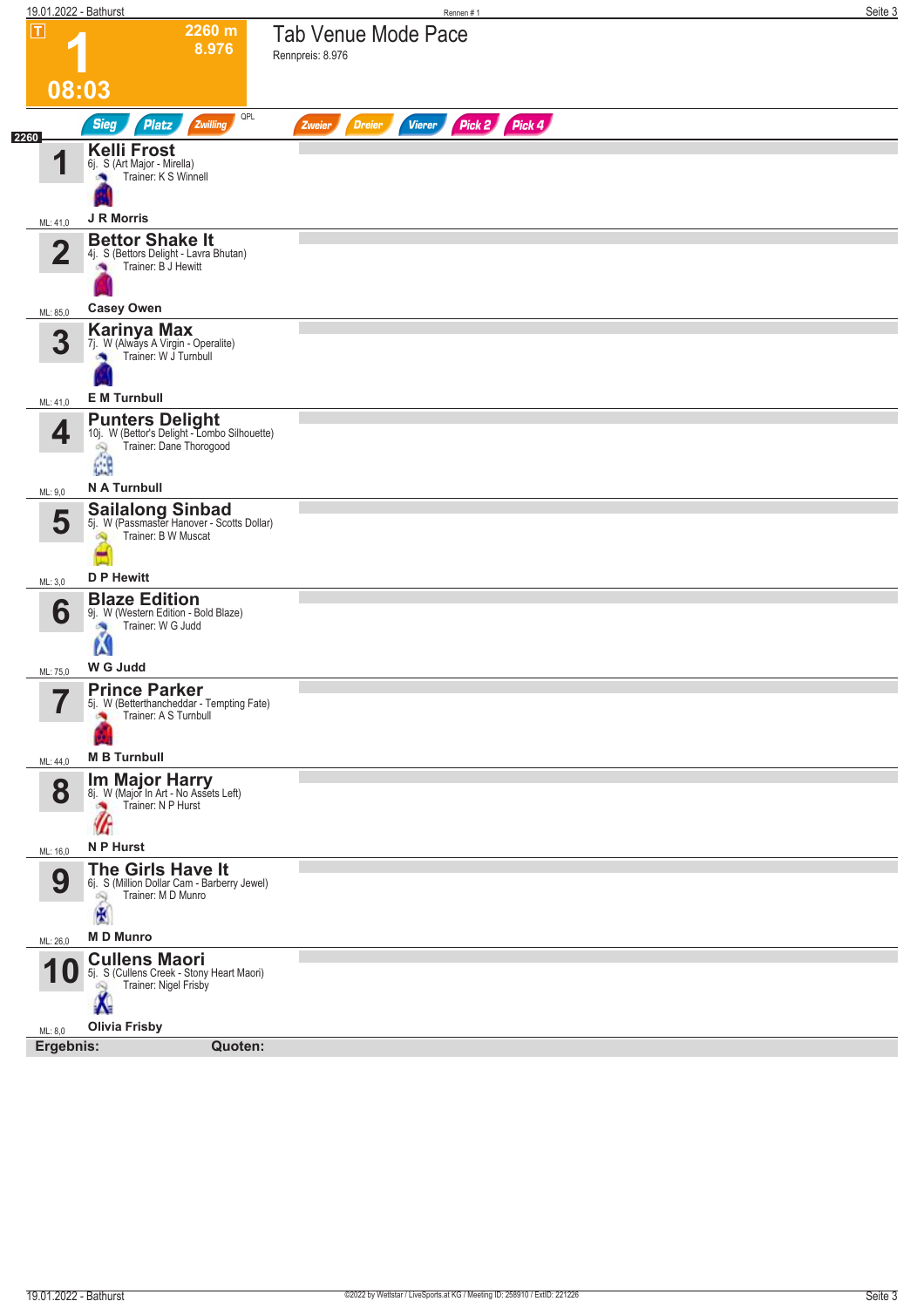| 1730 m<br><b>Yep Got Chooks Pace</b><br>8.976<br>Rennpreis: 8.976<br>08:35<br>QPL<br>Pick 2 Pick 2 Pick 4<br><b>Sieg</b><br><b>Platz</b><br>Zwilling<br><b>Vierer</b><br><b>Dreier</b><br>Zweier<br><b>Unreal Feeling</b><br>6j. W (Mr Feelgood - Unreal Jan)<br>И<br>Trainer: N P Hurst<br>N P Hurst<br><b>lam The Captain</b><br>3j. H (Captaintreacherous - Heavenly Beauty)<br>$\overline{2}$<br>Trainer: A S Turnbull<br>S J Turnbull<br><b>Sportingjoy</b><br>3j. S (Sportswriter - Pride N Joy)<br>3<br>Trainer: A S Turnbull<br>A J Turnbull<br>Will I Am<br>4<br>4j. W (Bettor's Delight - Operative Waves)<br>Trainer: K A Towers<br>U<br><b>R P Morris</b><br><b>Toya Lombo</b><br>5<br>5j. W (Sunshine Beach - Gloria Lombo)<br>Trainer: W J Turnbull<br>J D Turnbull<br><b>Rusty Mccool</b><br>5j. W (Village Jolt - Unreal Jan)<br>6<br>Trainer: P A Keogh<br><b>E</b> M Turnbull<br>ML: 31,0<br><b>Tulhurst Writer</b><br>7<br>6j. W (Sportswriter - Tulhurst Kiss)<br>ı<br>Trainer: N P Hurst<br><b>Phoebe Betts</b><br><b>Dont Tell Phyllis</b><br>6j. W (Major In Art - Mitchell Babe)<br>8<br>Trainer: G L Lawson<br>٠<br>N<br>A L Rees<br>Ergebnis:<br>Quoten: |                         | 19.01.2022 - Bathurst | Rennen #2 | Seite 4 |
|------------------------------------------------------------------------------------------------------------------------------------------------------------------------------------------------------------------------------------------------------------------------------------------------------------------------------------------------------------------------------------------------------------------------------------------------------------------------------------------------------------------------------------------------------------------------------------------------------------------------------------------------------------------------------------------------------------------------------------------------------------------------------------------------------------------------------------------------------------------------------------------------------------------------------------------------------------------------------------------------------------------------------------------------------------------------------------------------------------------------------------------------------------------------------------|-------------------------|-----------------------|-----------|---------|
|                                                                                                                                                                                                                                                                                                                                                                                                                                                                                                                                                                                                                                                                                                                                                                                                                                                                                                                                                                                                                                                                                                                                                                                    | $\overline{\mathbf{r}}$ |                       |           |         |
|                                                                                                                                                                                                                                                                                                                                                                                                                                                                                                                                                                                                                                                                                                                                                                                                                                                                                                                                                                                                                                                                                                                                                                                    |                         |                       |           |         |
|                                                                                                                                                                                                                                                                                                                                                                                                                                                                                                                                                                                                                                                                                                                                                                                                                                                                                                                                                                                                                                                                                                                                                                                    | 1730                    |                       |           |         |
|                                                                                                                                                                                                                                                                                                                                                                                                                                                                                                                                                                                                                                                                                                                                                                                                                                                                                                                                                                                                                                                                                                                                                                                    |                         |                       |           |         |
|                                                                                                                                                                                                                                                                                                                                                                                                                                                                                                                                                                                                                                                                                                                                                                                                                                                                                                                                                                                                                                                                                                                                                                                    | ML: 19,0                |                       |           |         |
|                                                                                                                                                                                                                                                                                                                                                                                                                                                                                                                                                                                                                                                                                                                                                                                                                                                                                                                                                                                                                                                                                                                                                                                    |                         |                       |           |         |
|                                                                                                                                                                                                                                                                                                                                                                                                                                                                                                                                                                                                                                                                                                                                                                                                                                                                                                                                                                                                                                                                                                                                                                                    | ML: 37,0                |                       |           |         |
|                                                                                                                                                                                                                                                                                                                                                                                                                                                                                                                                                                                                                                                                                                                                                                                                                                                                                                                                                                                                                                                                                                                                                                                    |                         |                       |           |         |
|                                                                                                                                                                                                                                                                                                                                                                                                                                                                                                                                                                                                                                                                                                                                                                                                                                                                                                                                                                                                                                                                                                                                                                                    | ML: 65,0                |                       |           |         |
|                                                                                                                                                                                                                                                                                                                                                                                                                                                                                                                                                                                                                                                                                                                                                                                                                                                                                                                                                                                                                                                                                                                                                                                    |                         |                       |           |         |
|                                                                                                                                                                                                                                                                                                                                                                                                                                                                                                                                                                                                                                                                                                                                                                                                                                                                                                                                                                                                                                                                                                                                                                                    | ML: 28,0                |                       |           |         |
|                                                                                                                                                                                                                                                                                                                                                                                                                                                                                                                                                                                                                                                                                                                                                                                                                                                                                                                                                                                                                                                                                                                                                                                    |                         |                       |           |         |
|                                                                                                                                                                                                                                                                                                                                                                                                                                                                                                                                                                                                                                                                                                                                                                                                                                                                                                                                                                                                                                                                                                                                                                                    | ML: 75,0                |                       |           |         |
|                                                                                                                                                                                                                                                                                                                                                                                                                                                                                                                                                                                                                                                                                                                                                                                                                                                                                                                                                                                                                                                                                                                                                                                    |                         |                       |           |         |
|                                                                                                                                                                                                                                                                                                                                                                                                                                                                                                                                                                                                                                                                                                                                                                                                                                                                                                                                                                                                                                                                                                                                                                                    |                         |                       |           |         |
|                                                                                                                                                                                                                                                                                                                                                                                                                                                                                                                                                                                                                                                                                                                                                                                                                                                                                                                                                                                                                                                                                                                                                                                    |                         |                       |           |         |
|                                                                                                                                                                                                                                                                                                                                                                                                                                                                                                                                                                                                                                                                                                                                                                                                                                                                                                                                                                                                                                                                                                                                                                                    | ML: 95,0                |                       |           |         |
|                                                                                                                                                                                                                                                                                                                                                                                                                                                                                                                                                                                                                                                                                                                                                                                                                                                                                                                                                                                                                                                                                                                                                                                    |                         |                       |           |         |
|                                                                                                                                                                                                                                                                                                                                                                                                                                                                                                                                                                                                                                                                                                                                                                                                                                                                                                                                                                                                                                                                                                                                                                                    | ML: 10,0                |                       |           |         |
|                                                                                                                                                                                                                                                                                                                                                                                                                                                                                                                                                                                                                                                                                                                                                                                                                                                                                                                                                                                                                                                                                                                                                                                    |                         |                       |           |         |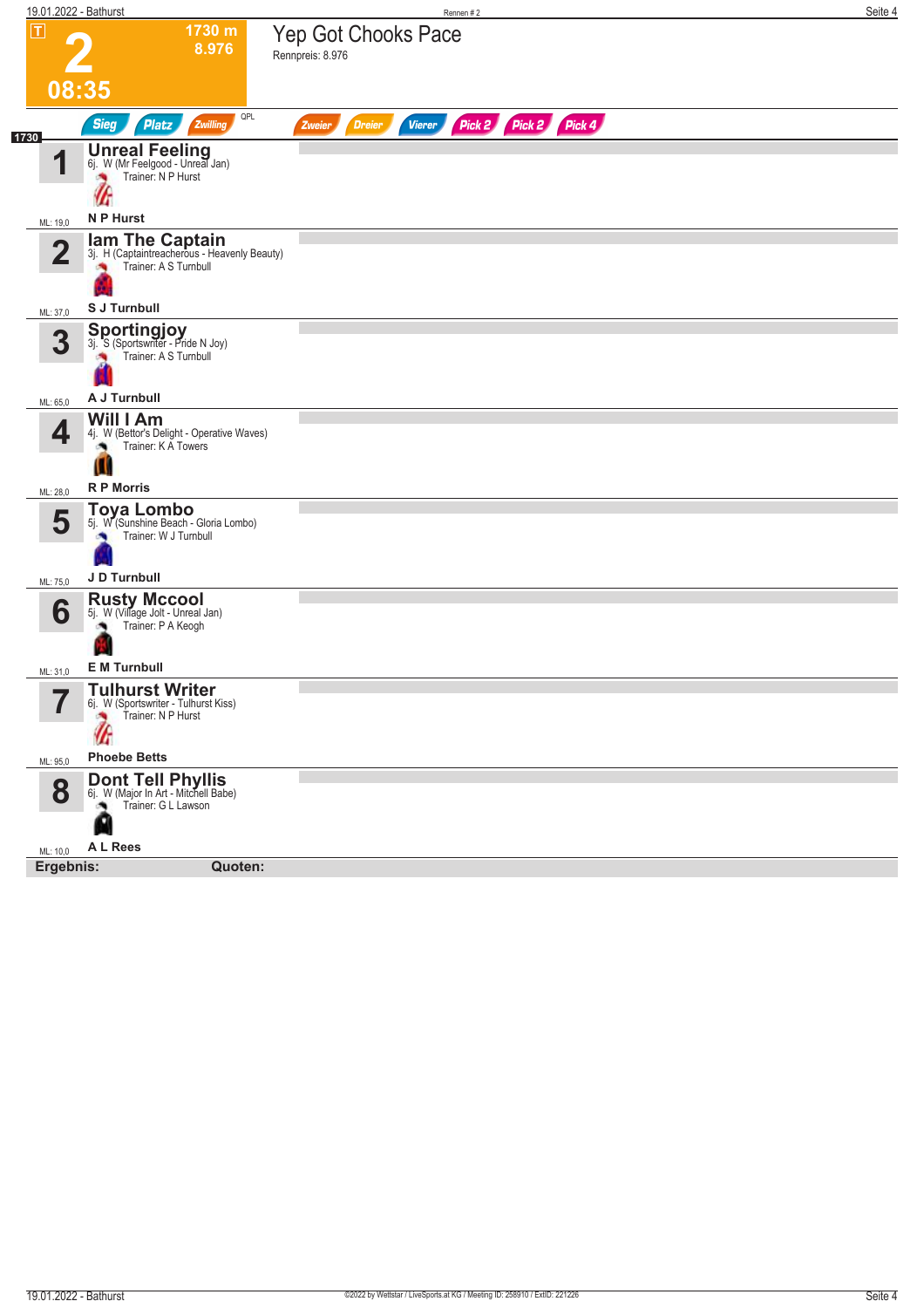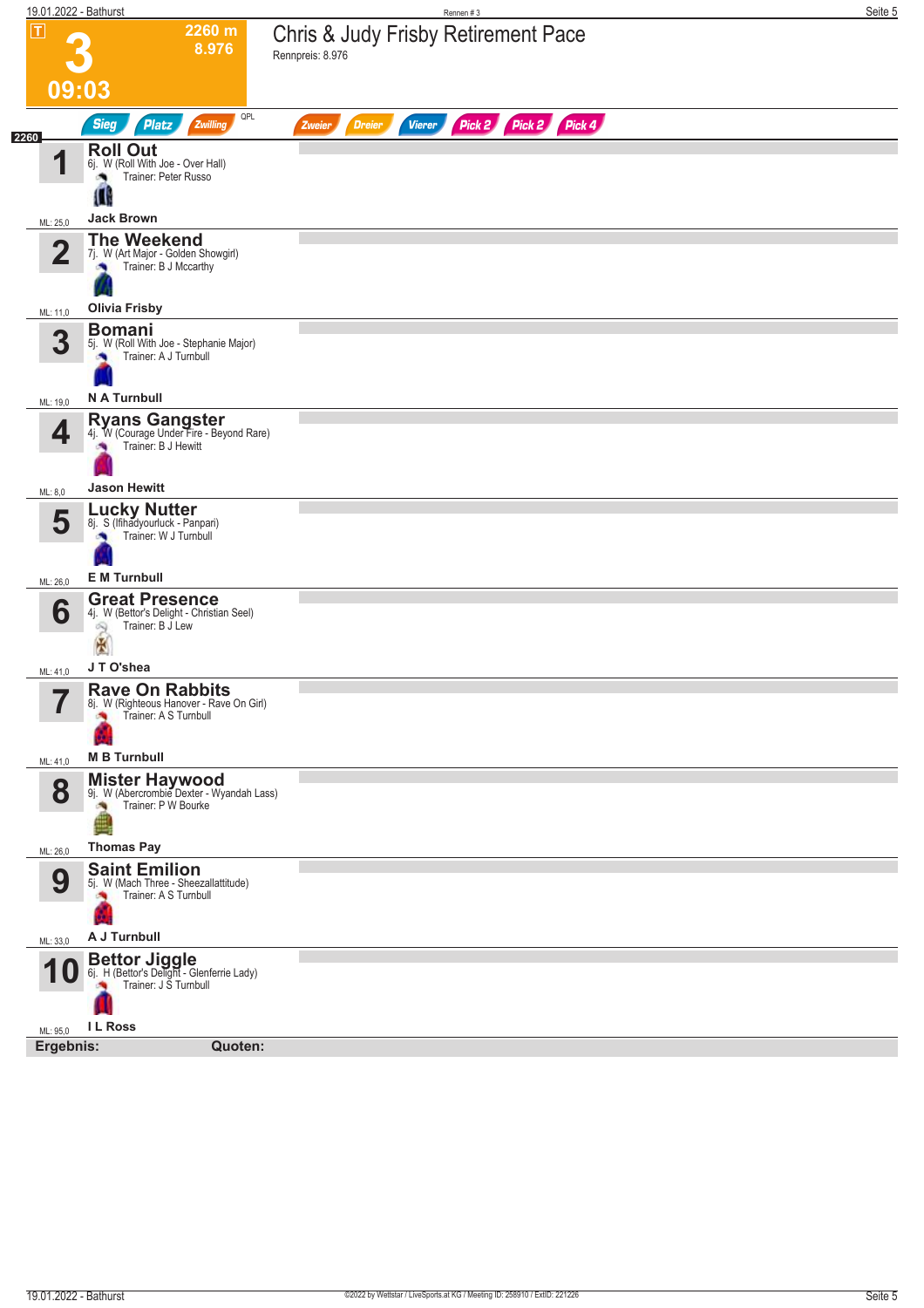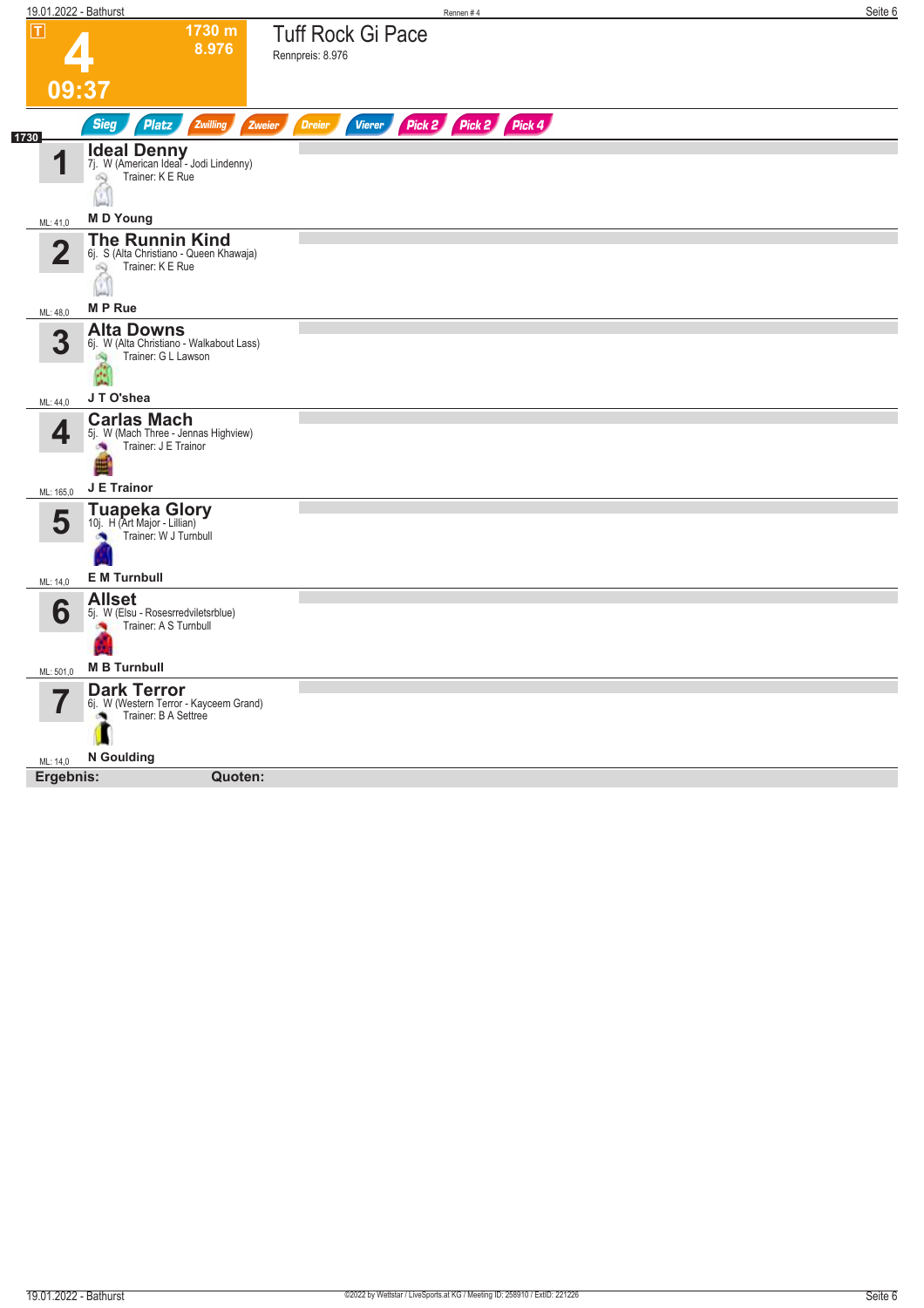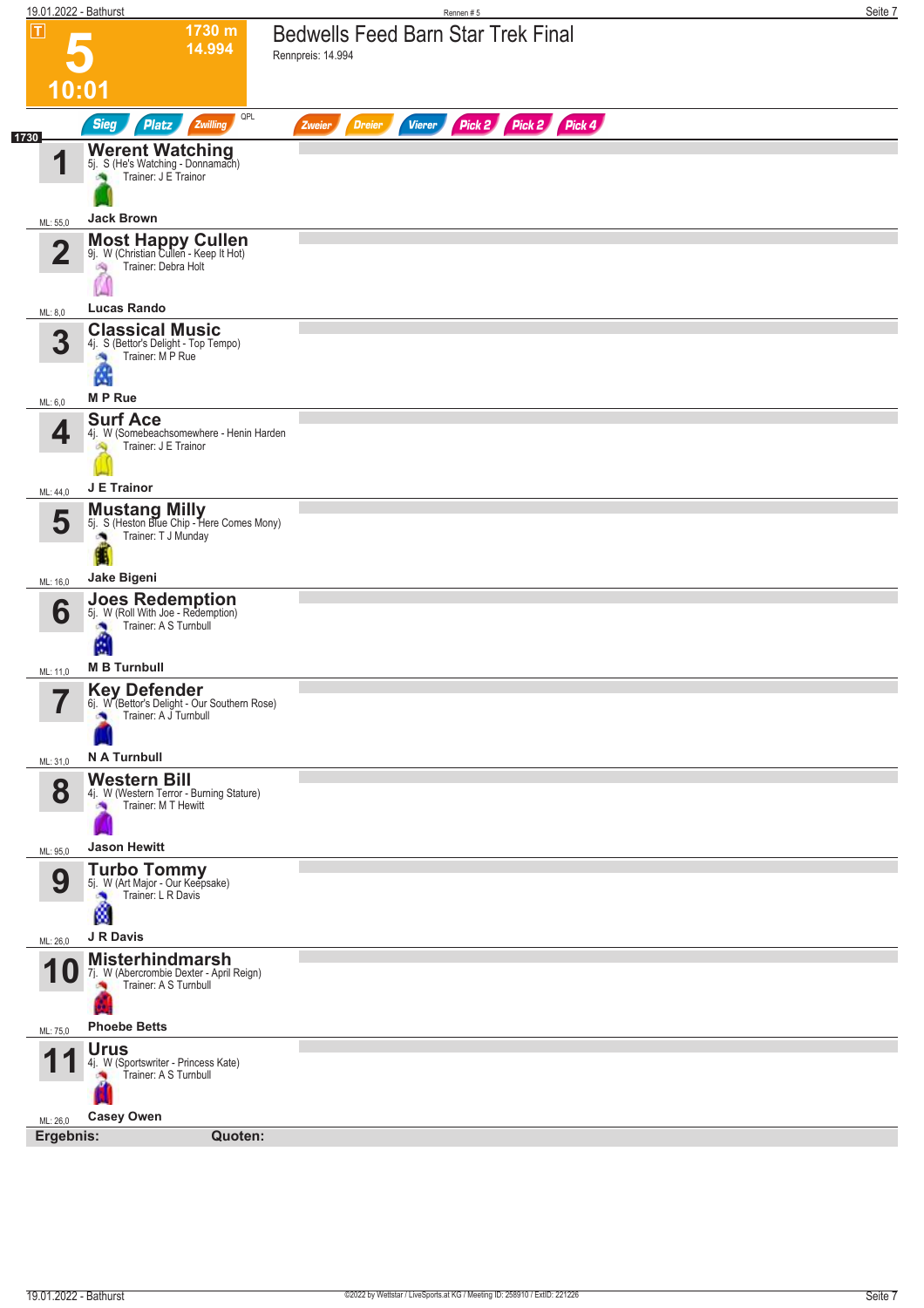|                         | 19.01.2022 - Bathurst                                                               | Rennen #6                                                               | Seite 8 |
|-------------------------|-------------------------------------------------------------------------------------|-------------------------------------------------------------------------|---------|
| $\overline{\mathbf{r}}$ | 1730 m                                                                              | Mitavite Formula 3 Pace                                                 |         |
|                         | 8.976                                                                               | Rennpreis: 8.976                                                        |         |
|                         | 10:33                                                                               |                                                                         |         |
|                         | QPL                                                                                 |                                                                         |         |
| 1730                    | Zwilling<br><b>Sieg</b><br><b>Platz</b>                                             | Pick 2 Pick 2 Pick 3 Pick 4<br><b>Dreier</b><br><b>Vierer</b><br>Zweier |         |
|                         | <b>Ideal Match</b><br>4j. S (Mach Three - Pretentious Lombo)                        |                                                                         |         |
|                         | Trainer: A S Turnbull                                                               |                                                                         |         |
|                         |                                                                                     |                                                                         |         |
| ML: 26,0                | <b>M B Turnbull</b>                                                                 |                                                                         |         |
| $\overline{\mathbf{2}}$ | <b>Cradle Of Fire</b><br>4j. W (Mcardle - Kilifi Fire)                              |                                                                         |         |
|                         | Trainer: S P Conroy                                                                 |                                                                         |         |
|                         |                                                                                     |                                                                         |         |
| ML: 22,0                | <b>MP</b> Rue                                                                       |                                                                         |         |
| 3                       | <b>Presidentslastlady</b><br>6j. S (Auckland Reactor - Lady President)              |                                                                         |         |
|                         | Trainer: K A Towers                                                                 |                                                                         |         |
|                         | ш<br><b>R P Morris</b>                                                              |                                                                         |         |
| ML: 8,0                 |                                                                                     |                                                                         |         |
| 4                       | <b>Kalypso Sam</b><br>5j. W (Bettor's Delight - Kalypso Lilly)<br>Trainer: JTO'Shea |                                                                         |         |
|                         |                                                                                     |                                                                         |         |
| ML: 16,0                | JT O'shea                                                                           |                                                                         |         |
|                         | <b>Rainbow Comet</b>                                                                |                                                                         |         |
| 5                       | 6j. H (Grinfromeartoear - Dance A Rainbow)<br>Trainer: L R Davis                    |                                                                         |         |
|                         | ø                                                                                   |                                                                         |         |
| ML: 6,0                 | J R Davis                                                                           |                                                                         |         |
|                         | <b>Sharp Shooter</b>                                                                |                                                                         |         |
| 6                       | 5j. W (Passmaster Hanover - Roulette Rhyth<br>Trainer: N P Hurst                    |                                                                         |         |
|                         | W                                                                                   |                                                                         |         |
| ML: 31,0                | N P Hurst                                                                           |                                                                         |         |
|                         | <b>Southbound Train</b><br>8j. W (Bettor's Delight - Sugar Shack)                   |                                                                         |         |
|                         | Trainer: J S Rando                                                                  |                                                                         |         |
|                         | æ                                                                                   |                                                                         |         |
| ML: 4,0                 | <b>Lucas Rando</b>                                                                  |                                                                         |         |
| 8                       | <b>Tulhurst Terror</b>                                                              |                                                                         |         |
|                         | 7j. W (Western Terror - Laura Madison)<br>Trainer: N P Hurst                        |                                                                         |         |
|                         | W                                                                                   |                                                                         |         |
| ML: 15,0                | <b>Phoebe Betts</b>                                                                 |                                                                         |         |
| Ergebnis:               | Quoten:                                                                             |                                                                         |         |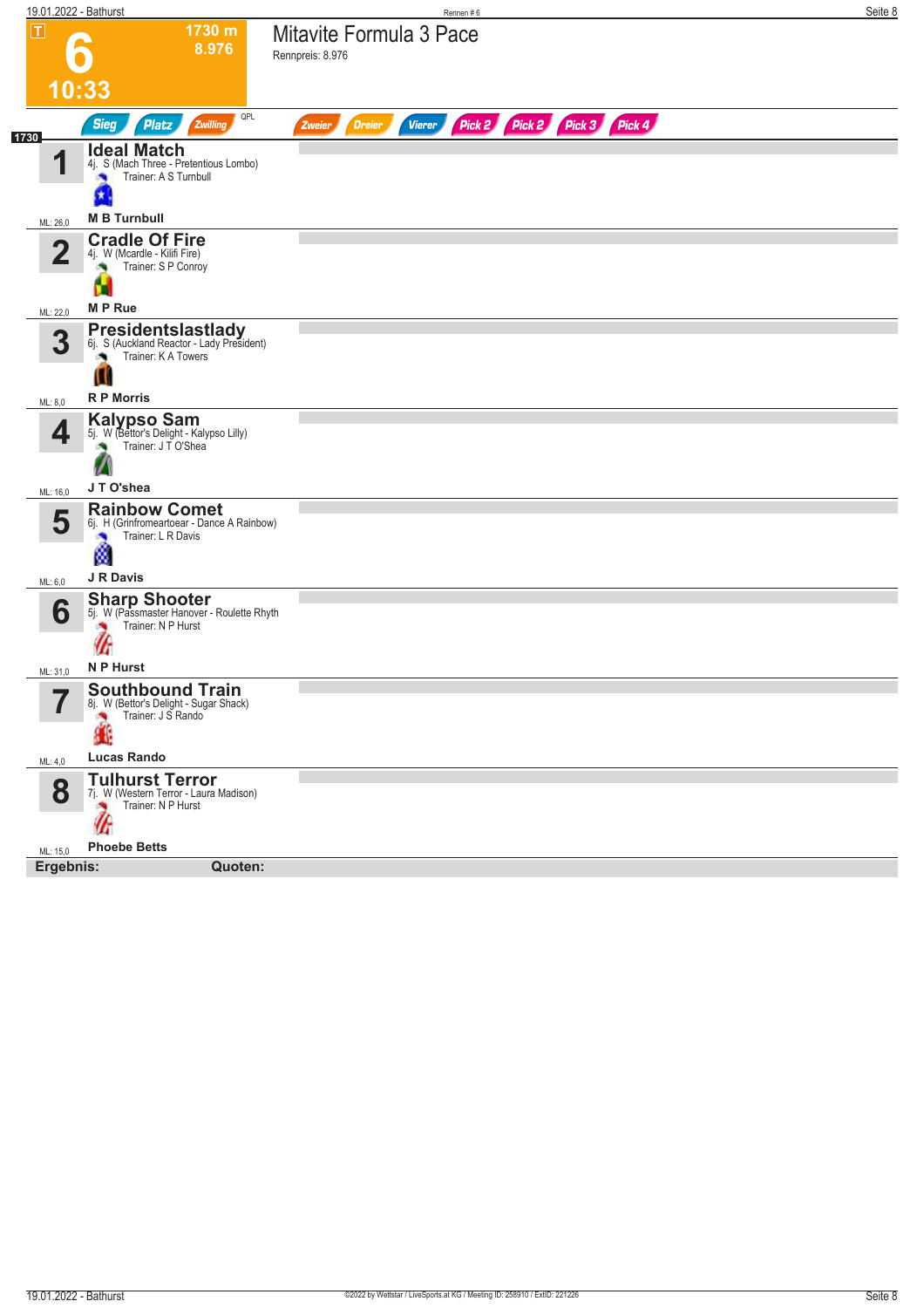| $\overline{\mathbf{r}}$<br>2260 m<br><b>Hygain Micro Speed Pace</b><br>8.976<br>Rennpreis: 8.976<br>11:03<br>QPL<br>Pick 2 Pick 2 Pick 3 Pick 4<br><b>Sieg</b><br><b>Platz</b><br>Zwilling<br><b>Vierer</b><br><b>Dreier</b><br>Zweier<br>2260<br><b>The Ringmaster</b><br>5j. W (Auckland Reactor - Countess Kaeleigh)<br>И<br>Trainer: R A Clancy<br><b>Arthur Clancy</b><br>ML: 26,0<br><b>Tulhurst Cuddles</b><br>$\overline{\mathbf{2}}$<br>4j. S (For A Reason - Tulhurst Kiss)<br>Trainer: N P Hurst<br>×<br>W<br>N P Hurst<br>ML: 34,0<br><b>Jays Cash</b><br>3<br>7j. W (American Ideal - Far Apart)<br>Trainer: K A Towers<br>ш<br><b>R P Morris</b><br>ML: 5,0<br><b>Prudent Master</b><br>4<br>7j. H (Aces N Sevens - Bundchen)<br>Trainer: M D Wood<br>đQ.<br><b>MD</b> Wood<br>ML: 48,0<br>Pale Face Jo<br>5<br>7j. W (Artistic Fella - Elegant Brew)<br>Trainer: A J Turnbull<br>N A Turnbull<br>ML: 55,0<br><b>Toolittletoolate</b><br>6<br>7j. W (Abercrombie Dexter - Glenferrie Sunris<br>Trainer: G J Williams<br><b>MP</b> Rue<br>ML: 16,0<br><b>Limbo Larry</b><br>9j. W (Abercrombie Dexter - Andreas Ace)<br>Trainer: M A Betts<br>۸<br>든<br>J A Betts<br>ML: 44,0<br><b>Nightwatch Star</b><br>8<br>5j. S (Follow The Stars - Nightwatch Lady)<br>Trainer: C M Williams<br>÷,<br>$\mathbf{H}$<br>M P Rue<br>ML: 501,0<br>Ergebnis:<br>Quoten: | 19.01.2022 - Bathurst | Rennen #7 | Seite 9 |
|------------------------------------------------------------------------------------------------------------------------------------------------------------------------------------------------------------------------------------------------------------------------------------------------------------------------------------------------------------------------------------------------------------------------------------------------------------------------------------------------------------------------------------------------------------------------------------------------------------------------------------------------------------------------------------------------------------------------------------------------------------------------------------------------------------------------------------------------------------------------------------------------------------------------------------------------------------------------------------------------------------------------------------------------------------------------------------------------------------------------------------------------------------------------------------------------------------------------------------------------------------------------------------------------------------------------------------------------------------------------|-----------------------|-----------|---------|
|                                                                                                                                                                                                                                                                                                                                                                                                                                                                                                                                                                                                                                                                                                                                                                                                                                                                                                                                                                                                                                                                                                                                                                                                                                                                                                                                                                        |                       |           |         |
|                                                                                                                                                                                                                                                                                                                                                                                                                                                                                                                                                                                                                                                                                                                                                                                                                                                                                                                                                                                                                                                                                                                                                                                                                                                                                                                                                                        |                       |           |         |
|                                                                                                                                                                                                                                                                                                                                                                                                                                                                                                                                                                                                                                                                                                                                                                                                                                                                                                                                                                                                                                                                                                                                                                                                                                                                                                                                                                        |                       |           |         |
|                                                                                                                                                                                                                                                                                                                                                                                                                                                                                                                                                                                                                                                                                                                                                                                                                                                                                                                                                                                                                                                                                                                                                                                                                                                                                                                                                                        |                       |           |         |
|                                                                                                                                                                                                                                                                                                                                                                                                                                                                                                                                                                                                                                                                                                                                                                                                                                                                                                                                                                                                                                                                                                                                                                                                                                                                                                                                                                        |                       |           |         |
|                                                                                                                                                                                                                                                                                                                                                                                                                                                                                                                                                                                                                                                                                                                                                                                                                                                                                                                                                                                                                                                                                                                                                                                                                                                                                                                                                                        |                       |           |         |
|                                                                                                                                                                                                                                                                                                                                                                                                                                                                                                                                                                                                                                                                                                                                                                                                                                                                                                                                                                                                                                                                                                                                                                                                                                                                                                                                                                        |                       |           |         |
|                                                                                                                                                                                                                                                                                                                                                                                                                                                                                                                                                                                                                                                                                                                                                                                                                                                                                                                                                                                                                                                                                                                                                                                                                                                                                                                                                                        |                       |           |         |
|                                                                                                                                                                                                                                                                                                                                                                                                                                                                                                                                                                                                                                                                                                                                                                                                                                                                                                                                                                                                                                                                                                                                                                                                                                                                                                                                                                        |                       |           |         |
|                                                                                                                                                                                                                                                                                                                                                                                                                                                                                                                                                                                                                                                                                                                                                                                                                                                                                                                                                                                                                                                                                                                                                                                                                                                                                                                                                                        |                       |           |         |
|                                                                                                                                                                                                                                                                                                                                                                                                                                                                                                                                                                                                                                                                                                                                                                                                                                                                                                                                                                                                                                                                                                                                                                                                                                                                                                                                                                        |                       |           |         |
|                                                                                                                                                                                                                                                                                                                                                                                                                                                                                                                                                                                                                                                                                                                                                                                                                                                                                                                                                                                                                                                                                                                                                                                                                                                                                                                                                                        |                       |           |         |
|                                                                                                                                                                                                                                                                                                                                                                                                                                                                                                                                                                                                                                                                                                                                                                                                                                                                                                                                                                                                                                                                                                                                                                                                                                                                                                                                                                        |                       |           |         |
|                                                                                                                                                                                                                                                                                                                                                                                                                                                                                                                                                                                                                                                                                                                                                                                                                                                                                                                                                                                                                                                                                                                                                                                                                                                                                                                                                                        |                       |           |         |
|                                                                                                                                                                                                                                                                                                                                                                                                                                                                                                                                                                                                                                                                                                                                                                                                                                                                                                                                                                                                                                                                                                                                                                                                                                                                                                                                                                        |                       |           |         |
|                                                                                                                                                                                                                                                                                                                                                                                                                                                                                                                                                                                                                                                                                                                                                                                                                                                                                                                                                                                                                                                                                                                                                                                                                                                                                                                                                                        |                       |           |         |
|                                                                                                                                                                                                                                                                                                                                                                                                                                                                                                                                                                                                                                                                                                                                                                                                                                                                                                                                                                                                                                                                                                                                                                                                                                                                                                                                                                        |                       |           |         |